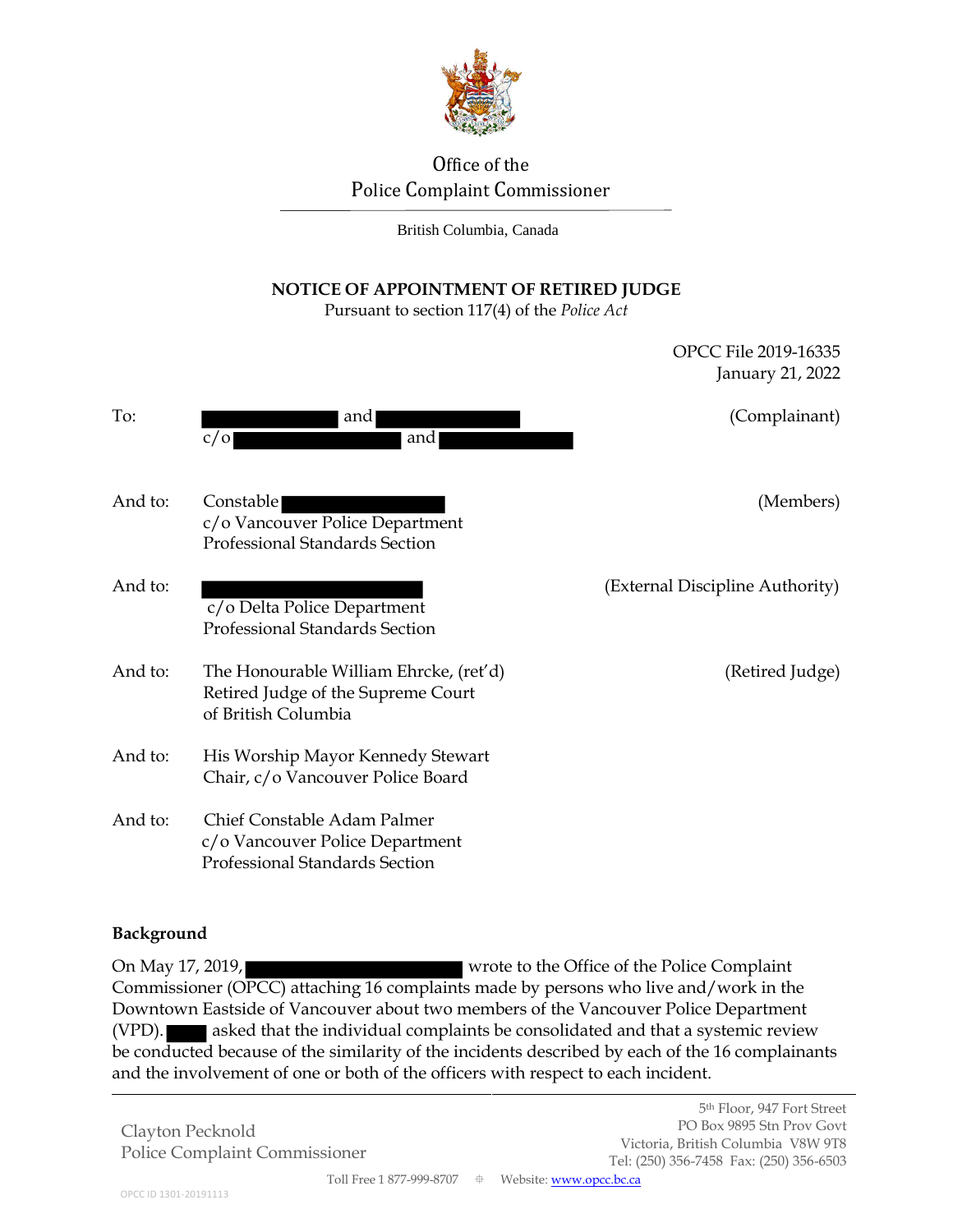Page 2 January 21, 2022 OPCC 2019-16335

On August 14, 2019, the OPCC granted an extension under section 79(2) of the *Police Act* for those individual complaints which involved incidents that occurred more than 12 months prior. The OPCC also determined each of the 16 complaints to be admissible under section 83(2) of the *Police Act* and identified the potential misconduct associated with each of those complaints. The Notice of Admissibility suggested that VPD Chief Constable Adam Palmer explore the use of Division 4 Complaint Resolution or mediation as a means of resolving the complaints.

The OPCC subsequently determined that it was necessary in the public interest to appoint an external investigating agency and external Discipline Authority. Accordingly, on August 14, 2019, the OPCC issued Orders appointing the of the Delta Police Department as the Discipline Authority and the New Westminster Police Department's Professional Standards Unit as the investigating agency (the Investigator) for each of the individual complaints.

At the request of the Discipline Authority and pursuant to section 158(2) of the *Police Act,* the OPCC issued a notice December 20, 2019, that the complaints were suitable for resolution by mediation and former retired Judge **was subsequently appointed as the** mediator. All of the complaint investigations were suspended pending the outcome of mediation.

There were a number of mediation delays due to public health restrictions and other impacts related to the global pandemic. On January 18, 2021, the mediator advised that the mediation session was completed and that there was no agreement to continue. On January 27, 2021, with the cancellation of the mediation, the investigative suspensions in place for each of the complaints were lifted, and the investigations continued in accordance with Part 11, Division 3 of the Act.

On May 31, 2021, wrote the OPCC formally requesting that the complaints "proceed as a 'group complaint' through the investigative process and beyond." The OPCC responded on June 30, 2021, declining the request for two reasons. First, the *Administrative Tribunals Act* provisions enabling tribunals to make their own rules of practice and procedure had not been made applicable to disciplinary processes under Part 11 of the *Police Act*. Second, Part 11 of the *Police Act*, which is procedurally proscriptive, does not authorize the Police Complaint Commissioner to consolidate investigations and Discipline Proceedings.

#### **Complaint of**

(the Complainant) was one of the 16 persons who initially filed a written complaint with the OPCC. He alleged that on June 30, 2018, he was stopped by two Vancouver Police officers (Constable **and Constable 1996)** who made him throw out a marijuana cigarette and lectured him in a condescending manner about marijuana being illegal. He reported that police asked him for identification and when he could not produce any, they asked him further questions about whether he had any scars, tattoos or gang affiliations. The Complainant felt the officers were condescending and found their questions to be demeaning. Furthermore, he believed that the police should have left him alone, that their actions created barriers to harm reduction, and that the officers were targeting individuals who use marijuana dispensaries. His complaint was investigated and the Investigator's Final Investigation Report (FIR) was provided to the Discipline Authority on December 8, 2021.

> Office of the Police Complaint Commissioner

> > British Columbia, Canada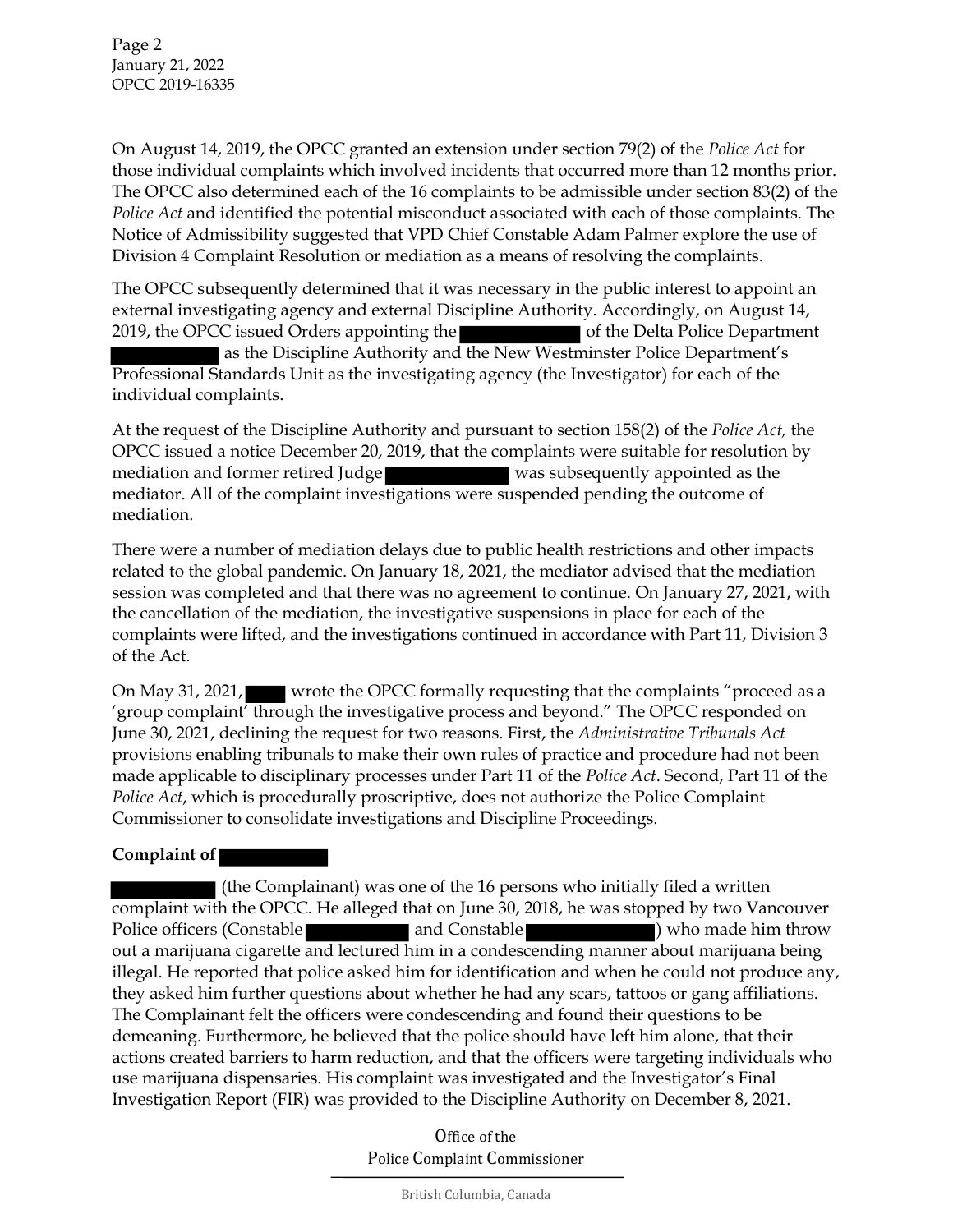Page 3 January 21, 2022 OPCC 2019-16335

### **Discipline Authority Decision**

On December 22, 2021, the Discipline Authority issued his decision pursuant to section 112 in this matter. Specifically, the Discipline Authority identified one allegation of misconduct against each of Constable **and Constable and Constable Accept** He determined that the allegation of *Abuse of Authority* pursuant to section 77(3)(a) of the *Police Act* against the two members did not appear to be substantiated and that Constable was misidentified and was not present during the incident described in the Complainant's complaint.

The Discipline Authority determined it was clear police had the legal authority to arrest the Complainant in these circumstances. According to the Discipline Authority, while other police may not have chosen to engage the Complainant or may have engaged him in a different manner, there was no clear, convincing, and cogent evidence that the detention and identification of the Complainant was oppressive pursuant to the definition of *Abuse of Authority* under the *Police Act*.

The Discipline Authority also determined that there was no evidence Constable "used profane, abusive, or insulting language that tended to demean or show disrespect" to the Complainant on any of the grounds found under section 77(3)(a)(iii) of the *Police Act*.

The Discipline Authority concluded there was insufficient clear, convincing, and cogent evidence that the interaction between the Complainant and Constable was "anything" more than an argument over drug policy" and did not consider a disagreement over police enforcement of drug laws would amount to oppressive conduct.

## **Request for Appointment of a Retired Judge**

On January 6, 2022, I received a request from on behalf of the Complainant, that I appoint a retired judge to review the FIR pursuant to section 117 of the *Police Act* and make his or her own decision on the matter. Section 117 gives me authority to make such an appointment if I consider that there is a reasonable basis to believe the Discipline Authority's decision is incorrect. The Complainant advances a number of propositions in support of his request which can be summarized this way:

- 1) The Discipline Authority erred by failing to consider the facts of the other registered complaints within the overall "group complaint," any other similar fact evidence when assessing misconduct. Related to this, he argues that, as the Discipline Authority was appointed in relation to each of the individual complaints within the "group complaint," he was "fully apprised" of all the additional allegations involving the two members in those other complaints and he should have considered evidence arising from the other 15 complaint investigations in making his section 112 decision.
- 2) The Investigator "failed to include other evidence of misconduct in their own report, contrary to section 108 of the Act." The Complainant cites the Discipline Authority's remark in his decision that the investigating officer "raised no additional allegations of misconduct during the investigation" and did not present any evidence "that would lead me to believe that additional counts of misconduct were committed." Related to

Office of the Police Complaint Commissioner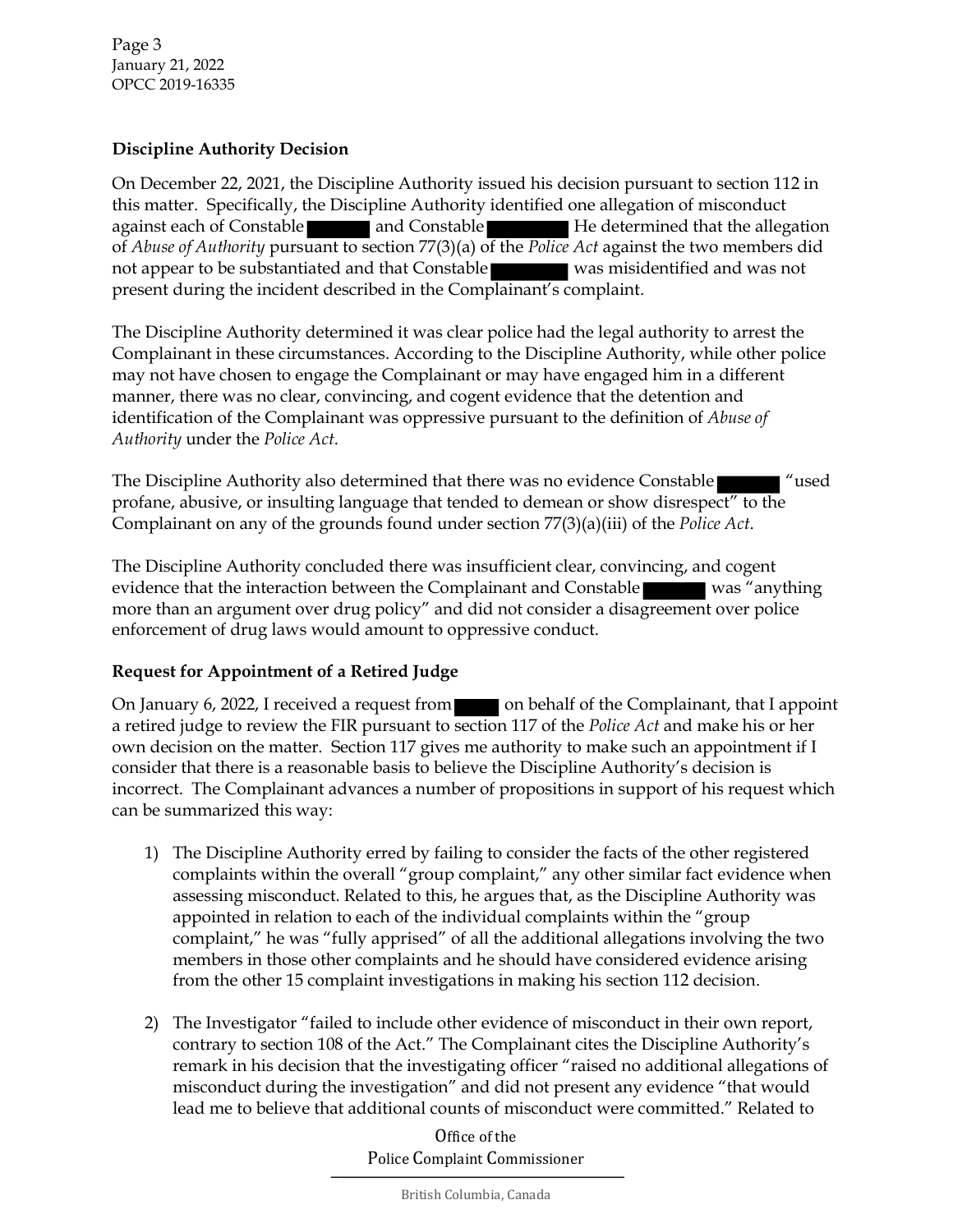this, the Complainant argues the Investigator and Discipline Authority "failed to exercise their authority under s. 98(9) of the Act to require further investigation" and failed to obtain and include any Service Record of Discipline. The Complainant says that such a record should have been reviewed for any potentially relevant evidence, including similar fact evidence, and to assess issues of credibility.

- 3) The Discipline Authority erred by finding that questions about gang associations do not in and of themselves constitute misconduct, contrary to judicial interpretations of "abuse of authority," and such a finding ignores "the political and social rhetoric that associates gang membership with violence, crimes of moral turpitude, and community fragmentation."
- 4) The Discipline Authority was incorrect in his analysis of the elements of *Abuse of Authority* under section 77(3)(a) and his incorporation of the elements of "Discourtesy" under section 77(3)(g) and failed to properly consider whether, in the alternative, the member(s) committed misconduct in the form of *Discourtesy*.

The Complainant also requests that, if an appointment is made, that the provision to the retired judge of "all reports" referred to in section 117(6) be delayed pending completion of the investigations and section 112 decisions for all of the complaints and that the retired judge also be provided with any available Service Records of Discipline. The Complainant states that the retired judge will then be in a position to review the totality of the evidence contained in all complaints and investigations to determine what may be probative similar fact evidence.

## **OPCC Decision, Section 117 of the** *Police Act*

I have reviewed the Discipline Authority's decision and the request from the Complainant. I do not agree with many of the propositions advanced by the Complainant for the reasons outlined below. I have, however concluded that I have a reasonable basis to believe that the Discipline Authority's decision is incorrect in relation to Constable **I do not have a reasonable** basis to believe that the decision is incorrect with respect to Constable for the reasons cited by the Discipline Authority. Therefore, the decision of the Discipline Authority with respect to Constable is final and conclusive under section 112(5).

Turning to the first proposition advanced by the Complainant, this is just another way of asking that the 16 complaints be consolidated and considered collectively which I have already determined I have no statutory authority to do. Similarly, section 112 of the *Police Act* does not give a Discipline Authority the power to consider evidence outside the Final Investigation Report made in respect of an investigation. Section 112(1) and (2) make it clear that a Discipline Authority's task is to review the Final Investigation Report and "the evidence and records referenced in it" and then make a determination as to whether or not the members conduct "appears" to constitute misconduct. The Discipline Authority therefore had no authority to consider any information other than the FIR and the evidence and records referenced in it and cannot be considered in error for failing to do so.

> Office of the Police Complaint Commissioner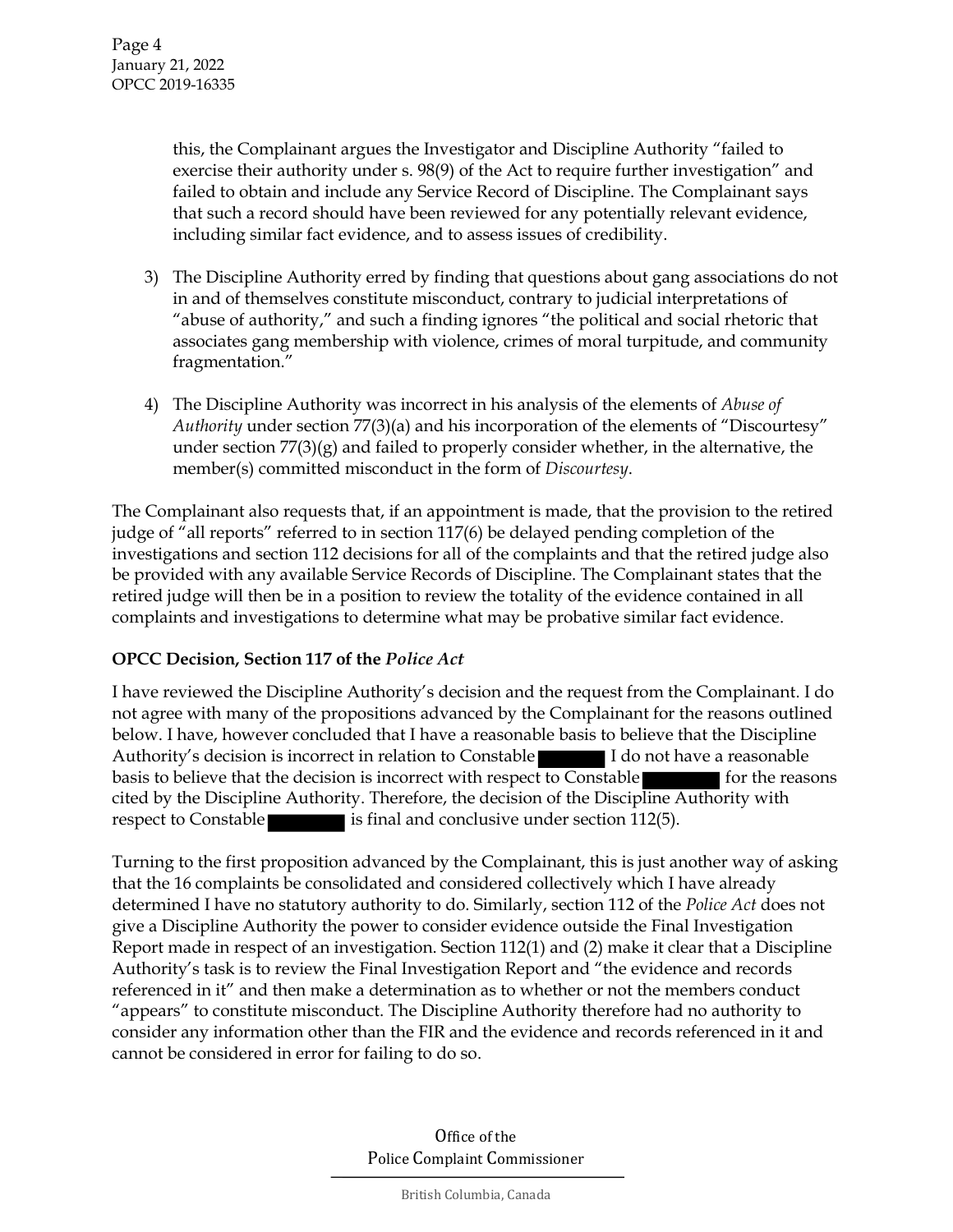The second proposition does not align with the purpose of section 108 of the *Police Act*. Section 108 is intended to ensure that when an investigation is initiated that potential misconduct not otherwise the subject of an investigation is identified and appropriately reported. In the context of this matter, all allegations made in the other individual complaints were already the subject of ongoing investigations.

As well, the imposition of discipline under *Part 11* is presumptively remedial in nature. Various provisions of the discipline process provide for both a misconduct determination phase and a discipline determination or "penalty" phase. It is typically only at the penalty phase that is appropriate to consider a Service Record of Discipline. As well, there are statutory restrictions on disclosure of Service Records of Discipline established under section 180 of the *Police Act*. In any event, in the circumstances of this matter I do not consider that inclusion of any Service Record of Discipline would have assisted the Discipline Authority in determining whether the incident complained of appeared to constitute misconduct for section 112 purposes or that such a document would have assisted for purposes of assessing credibility.

With respect to the remaining propositions, and for different reasons, I consider that the Discipline Authority erred in his consideration of the totality of the evidence which was properly before him as contained in the FIR and that a retired judge should be appointed under section 117 to conduct a review.

Specifically, I am of the view that the Discipline Authority took too narrow a view of the overall interaction in the context of the wording contained in section 77(3)(a) which defines *Abuse of Authority* as oppressive conduct "without limitation."

I agree with the Discipline Authority that a simple disagreement or debate regarding drug policy between a police officer and a member of the public, without more, cannot amount to misconduct. However, the evidence supports that in this case the discussion took place within the context of what was, at minimum an investigative detention which included questioning, a pat down search, demand for identification and the use of police databases.

While it was was open to the Discipline Authority to conclude that this detention was authorized at law, there is evidence to suggest that it was done for purposes unrelated to the enforcement of the *Controlled Drugs and Substances Act* (CDSA). There was evidence available to the Discipline Authority to conclude that the interaction was oppressive given the Complainant's description that he felt "belittled," the contemporaneous notes of the member characterizing the interaction and the statements of the member during his interview with respect to marijuana enforcement. Specifically, the member stated that "there was lots of people in Downtown Eastside that smoke marijuana and they wouldn't be stopped but it would be a way that we could stop them or I would stop them if I felt the need to." The evidentiary record also has other similar statements with respect to the members use of the authorities under the CDSA.

Having decided to appoint a retired judge, I have been asked to consider whether there be deferral of the section 117 review pending completion of all of the investigations and section 112 decisions for all of the complaints and that the retired judge also be provided with any available Service Records of Discipline.

> Office of the Police Complaint Commissioner